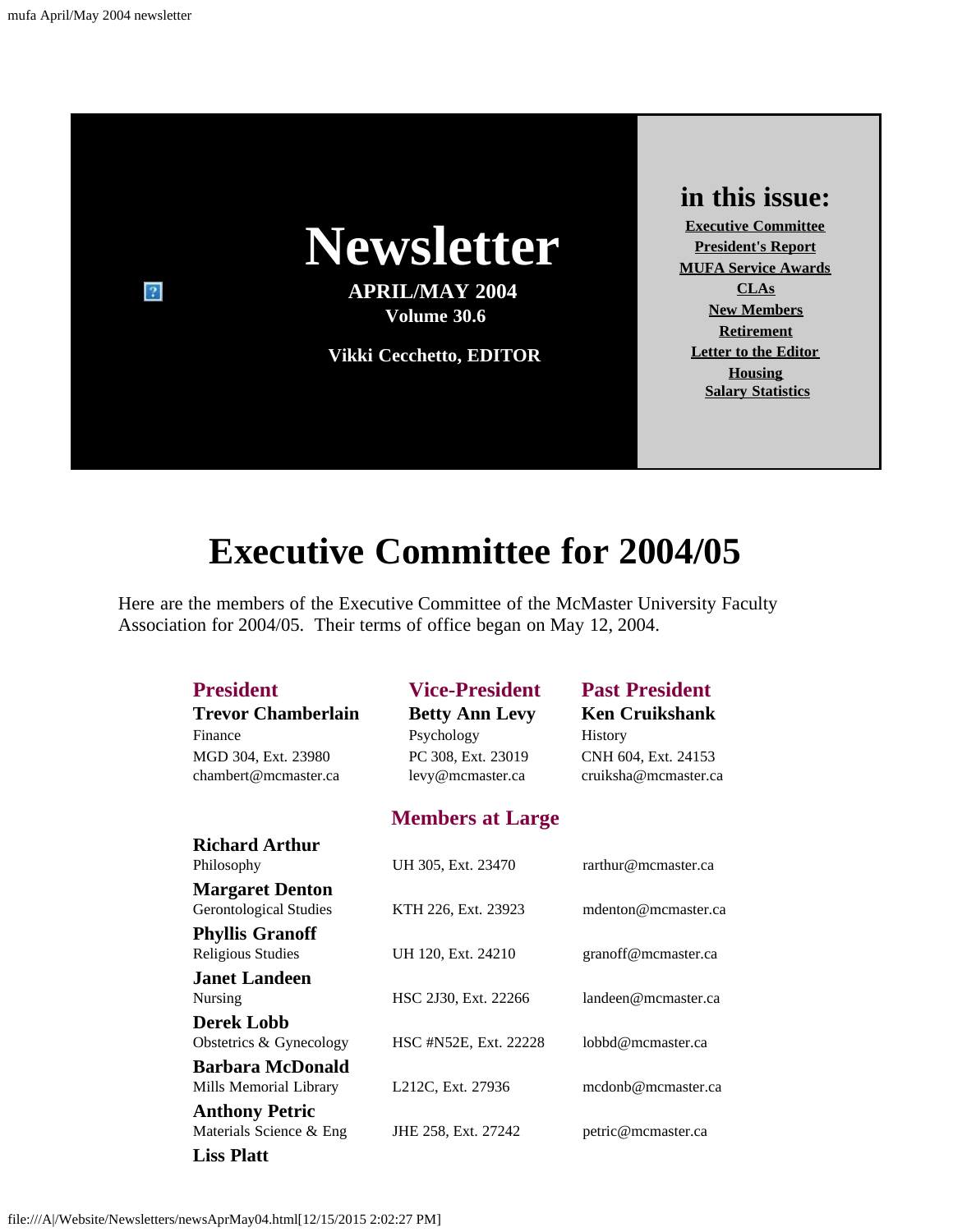| School of the Arts | TSH 315, Ext. 27954 | plattl@mcmaster.ca |
|--------------------|---------------------|--------------------|
| <b>David Shore</b> |                     |                    |
| Psychology         | PC 413, Ext. 23013  | dshore@mcmaster.ca |
| <b>Mike Veall</b>  |                     |                    |
| <b>Economics</b>   | KTH 435, Ext. 23829 | veall@mcmaster.ca  |
|                    |                     |                    |

# **President's Report**

**(delivered at the May 5, 2004 Annual General Meeting)**

Over the past month, I have been asked, "So how has it been serving as MUFA president?" I guess it is time I came up with an answer.

<span id="page-1-0"></span>Put it this way, when I started the year, I did not wear glasses. Now I wear bifocals.  $|2|$ Coincidence? Perhaps. Or perhaps I wore out my near vision reading all of the fine print in the McMaster Faculty Handbook. As for my distance vision, I have been straining to make sure none of those satellites we launched dropped out of the sky. (If you don't know what I am talking about, see my mid-term report; Ed., November/December

MUFA *Newsletter*, Vol. 30.3.)

Let me report on some of the signals we have been getting back from those satellites.

### **Contractually Limited Appointments**

I began this year by stating that issues surrounding contractually limited appointments represented an immediate priority for MUFA, and for the University. The Joint Committee appointed a committee to look at a number of important issues, and I am delighted to report important progress on the issues. In the *Newsletter*, you will find the text of an agreement adopted at Joint Committee, which has been transmitted to Senate [**[see below](#page-5-0)**].

That agreement covers a number of issues related to what we have come to call "short term" appointments. The agreement establishes policies based on important principles. First, appointments of at least 12 months duration are to become the norm. Contractually limited appointments of less than 12 months duration are to be made only in exceptional circumstances, and will be reported to MUFA. All renewals or extensions of contracts shall be for at least 12 months. Second, all MUFA members, including those holding contractually limited appointments, shall share in the benefits and wage increases that we negotiate. Individuals holding contractually limited appointments shall be entitled to the benefits that are available to tenure stream faculty, including access to a professional development allowance. Anyone holding an appointment of more than 12 months shall receive across-the-board and career progress and merit [CP/M] increases. Normal departmental processes for the review of career progress shall be employed, and the annual review shall be governed by the terms set out in the letter of appointment. Third, anyone who receives a second appointment within 2 years following the end of their first appointment shall be deemed to have held a continuous appointment at the University. They will be entitled to the appropriate across-the-board and career progress and merit increases in calculating their salary.

I am delighted by these changes, which address a number of important issues that surrounded the appointment of faculty on short-term contracts. The new policy sends a strong signal that important issues can be resolved through the joint committee process. I want to take this opportunity, while I am still President of MUFA, to thank Les Robb, Don Goellnicht and Marilyn Parsons, for all of their excellent work, and for continuing to represent MUFA on this important committee. The committee is now turning its attention to some of the concerns that have been expressed about long-term contractually limited appointments. I look forward to the result.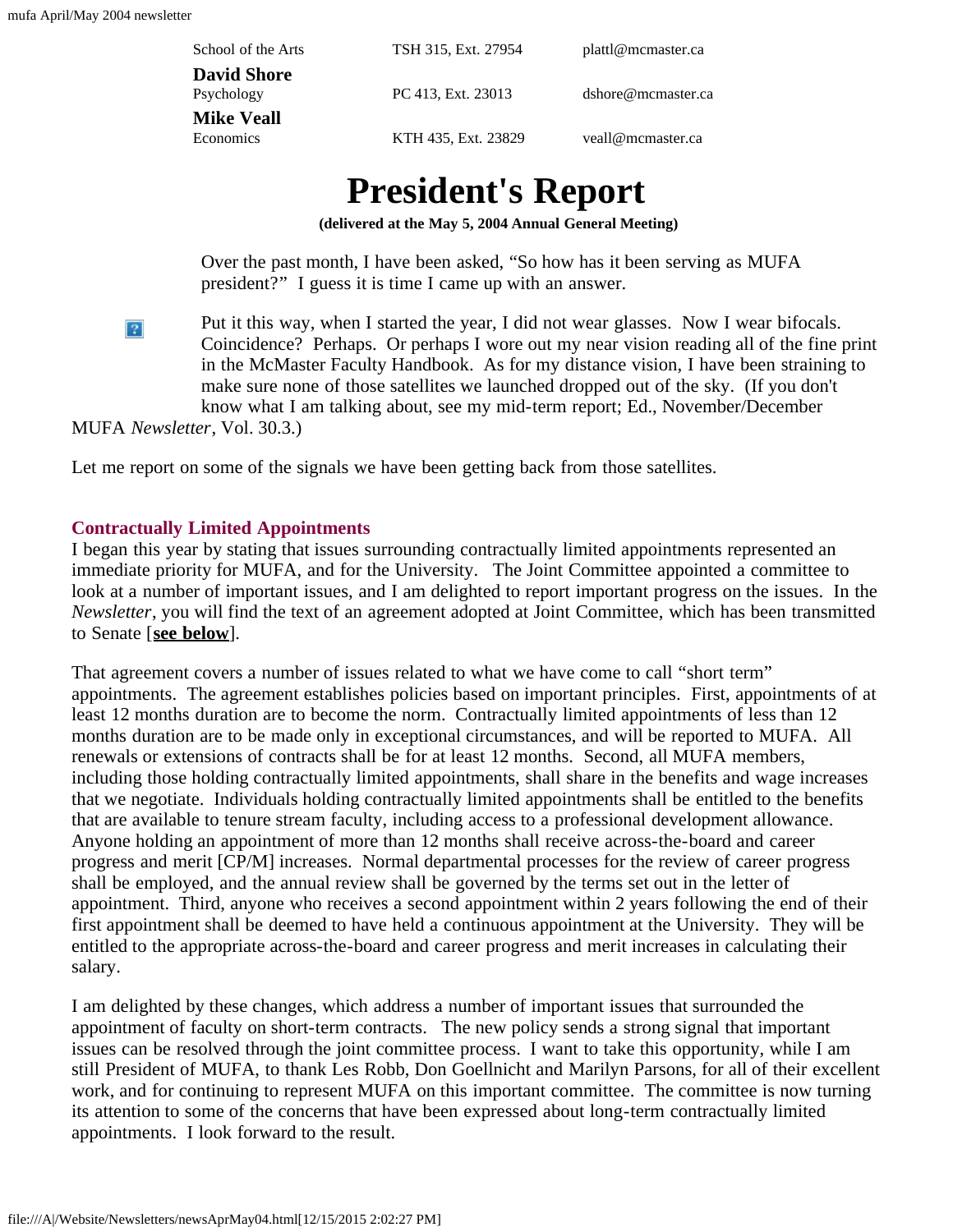### **Mechanism to Evaluate University Administrators**

The signals are still coming from a second of our satellites. The committee studying how best to involve faculty members in the evaluation of University administrators has produced a report, now under consideration by Joint Committee. At this point, all I can say is that the report looks very promising, and should permit some experimentation with and the tailoring of evaluation instruments to suit the different academic cultures within the University.

### **Information for Academic Candidates**

A third satellite appears to be working very well. Early in the year, the MUFA Executive decided to design an **[information pamphlet](file:///A|/Website/Newsletters/candidates.html)**, which we hope will be distributed to all candidates for academic positions at McMaster. The pamphlet is intended to assist those who receive an offer of appointment from the University, to ensure that they are well informed and know who to contact if they have questions. We sent copies of the pamphlet to all chairs and deans, and the signals we are getting back seem to be very good. Since the pamphlets do not make very good paperweights, I am assuming that requests for more pamphlets mean that they are making their way into the hands of academic candidates. I hope the pamphlet will help make all candidates feel that McMaster University is a welcoming and open institution, and will allow MUFA to assist new academic appointments more effectively.

### **Draft Guidelines for Appointment of Chief Librarian**

The signals coming back from another one of our satellites are a little faint. The Senate Committee on Appointments has been considering a policy document drafted by a MUFA committee and adopted by the MUFA Executive in relation to the Chief Librarian, including terms of reference for the appointment and review of the Librarian, and suggestions for the composition of selection and review committees. When Virginia Aksan, Mary Ann Trainor and I appeared before the Senate Committee to discuss the policy, it was obvious that there were concerns about our proposal. Some of the concerns were reasonable; others seemed to me to reflect a very narrow concep-tion of the role of the Chief Librarian, and the Library, in advancing the research and teaching goals of the University. I think that MUFA has a responsibility to continue to press on this issue, and perhaps to help senior administrators and some of our own members understand the important role that academic librarians play in our research intensive University.

### **Spousal Hiring**

Last time I reported, this satellite was still on the launch pad. It has now been launched, and as you will have read in the committee reports (you have read the committee reports, right?), has sent back some preliminary signals. On behalf of MUFA, Christine Wilson and Lorraine York have helped the committee establish some important principles governing the appointments process, and are now working out more specific policy recommendations. This satellite will continue to send signals to the new MUFA Executive. It is my hope that a new policy will, like MUFA's information pamphlet, signal to the wider community that this University is an open, fair and welcoming institution.

### **There is such a thing as a free lunch!**

MUFA has developed its own special satellite, designed to collect information and send signals to recently appointed faculty members. We treat a group of new members to a free lunch at the Faculty Club [now known as the University Club]. Well, it is not quite free: they have to be willing to speak with two members of the MUFA Executive, one of them the President. I want to thank all the faculty who joined us for lunch; I know I learned a lot about the different issues facing new faculty members across the campus. I have tried to pass their positive assessments and constructive criticisms of the University on to the appropriate authorities. And I hope that they learned something about the important work that MUFA does. Since imitation is the sincerest form of flattery, I would note that the Provost is beginning to organize lunches with newer faculty members.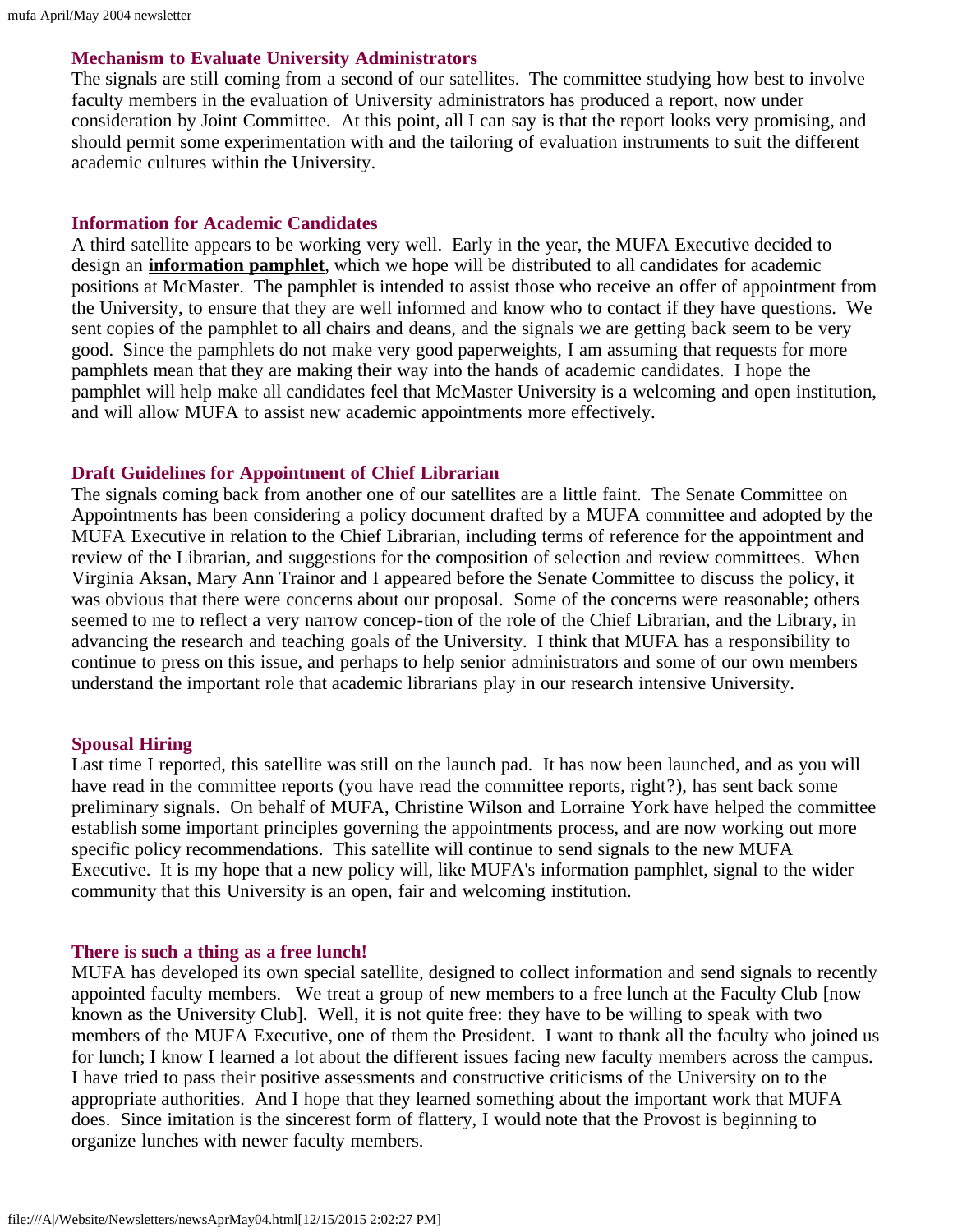### **MUFA Service Awards**

Last year at this time, Lorraine Allan announced the creation of these special awards, to recognize individual members of the association whose service to the University community has been outstanding. I want to thank all of our members who became involved in the selection process, and most particularly Tom Davison and the members of our selection committee. They made all of the tough decisions about who among our many inspiring and deserving members should receive the award. I am honoured to benefit from everyone else's hard work, and to be the first MUFA president to recognize three of our members with the award (that is, if I ever get through my year end report). This is another one of MUFA's satellites, designed to send strong signals of appreciation to those who provide exceptional service to the university community.

Before turning to the MUFA Service Awards, I want to honour a few people with my own personal "I could not have made it through the year without you" prizes. The first prize is to be shared by the entire MUFA Executive, who kept me informed and advised of the issues in all parts of the University. Three members of the Executive — past president Lorraine Allan, vice president Trevor Chamberlain, and remunerations chair Mike Veall — were invaluable in keeping this historian, a relatively junior MUFA president, informed of the history of this institution and its policies. I want to single out one other member of the Executive. For the past three years, Eva Werstiuk has served as our Special Enquiries  $\&$ Grievance Officer. This year, I had a chance to see just how effectively she works, and how important she has been in directing the attention of the President and the Executive to the fine print of the Faculty Handbook. Eva brought a rare combination of empathy, common sense and grace to the position, and over three years, has helped many MUFA members quietly resolve difficult situations.

Finally, I want to single out two other people for special mention. Together, they have kept me on time and on issue. They have kept me well informed, well fed (or fed, anyway) and well dressed (or dressed, anyway) . They have kept my spirits up and kept me smiling. One of my service awards goes to MUFA's ever reliable Administrative Assistant, Kelly McCaughey. And the other goes to our Executive Director. Without her, the MUFA president's job might really be a thankless one. Without her, many meetings would be really dreary. Thank you, Phyllis DeRosa-Koetting.

So how has it been serving as MUFA president? Thanks to Phyllis, Kelly, the Executive, and the many faculty and librarians who serve on behalf of MUFA on various committees, it has been a good year. I have learned a lot about the design and maintenance of satellites, and about the fine print in the Faculty Handbook. I see the University a lot more clearly than I did one year ago. And not just because of the glasses.

*Ken Cruikshank*

### $\overline{?}$ **MUFA Service Awards**

<span id="page-3-0"></span>Following MUFA's Annual General Meeting, a special reception was held in honour of the recipients of the MUFA Faculty/Librarian Award for Outstanding Service. The awards, in their inaugural year, were presented to Lorraine Allan, Cathy Moulder, and Les Robb in recognition of their outstanding contribution to the University through the provision of exceptional service to faculty, librarians, staff, students or alumni.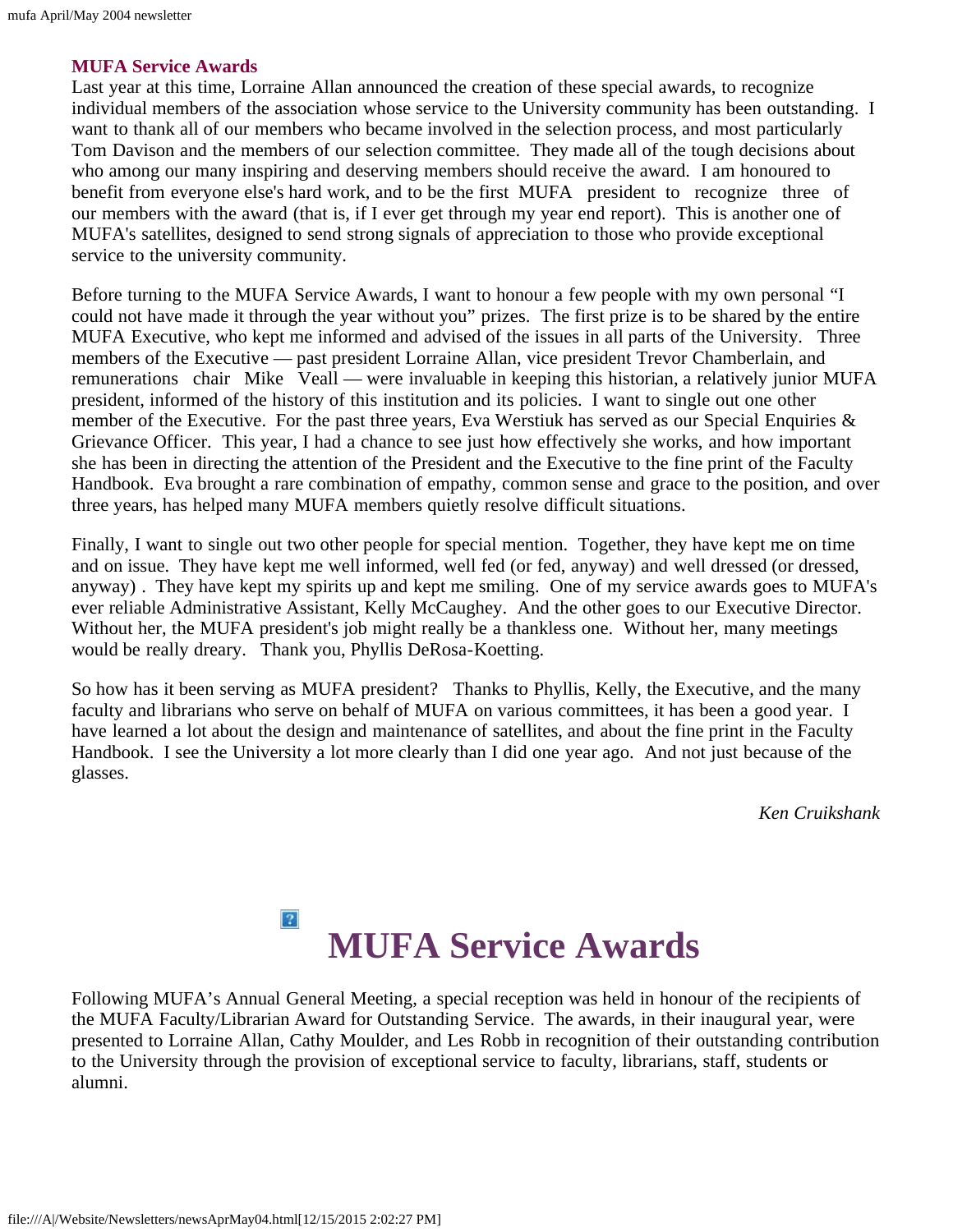$|2|$ 

MUFA President, Ken Cruikshank, thanked the members of the selection committee, which was chaired by professor Tom Davison and included staff representative Paul Grunthal, librarian Anne McKeage, professor Stefania Miller, and student Tommy Piribauer. Professor Davison read the following citations on behalf of the selection committee.

> In choosing **LORRAINE ALLAN**, the Committee recognizes the depth and breadth of her service to the University, and the enhancement of its reputation.

She has served multiple terms on the Senate and on the Board of Governors. She was chair of the Senate Committee on Appointments, as well as a member of numerous selection committees for Deans, Provosts, and Presidents. Twice President of MUFA, she was, and is, its expert on the Tenure and Promotion document having contributed to its continual revision since its inception.

 $\boldsymbol{?}$ 

Lorraine is a consulting editor of a national journal in her field — psychology — and Past President of the Canadian Society for Brain Behaviour and Cognitive Science. She has been chair of the NSERC Psychology Grants Committee. Her work has been continually funded by NSERC since its inception. Recently she was appointed McMaster's official NSERC Representative.

In choosing **CATHY MOULDER**, the Committee recognizes her commitment to innovation and her enhancement of the reputation of the University.

 $|2|$ 

She was an early proponent of computerization (digitization) of maps and other geographical materials. She has a deep commitment to the new field of Geographic Information Systems (GIS). She has used WebCT technology to assist students and faculty, as well as other researchers, and thus offers the highest quality of service to them.

Cathy is known provincially and nationally through her research and her presence on professional bodies. She is an editor of the Bulletin of the Association of Canadian Map Libraries and Archives (ACMLA) and

file:///A|/Website/Newsletters/newsAprMay04.html[12/15/2015 2:02:27 PM]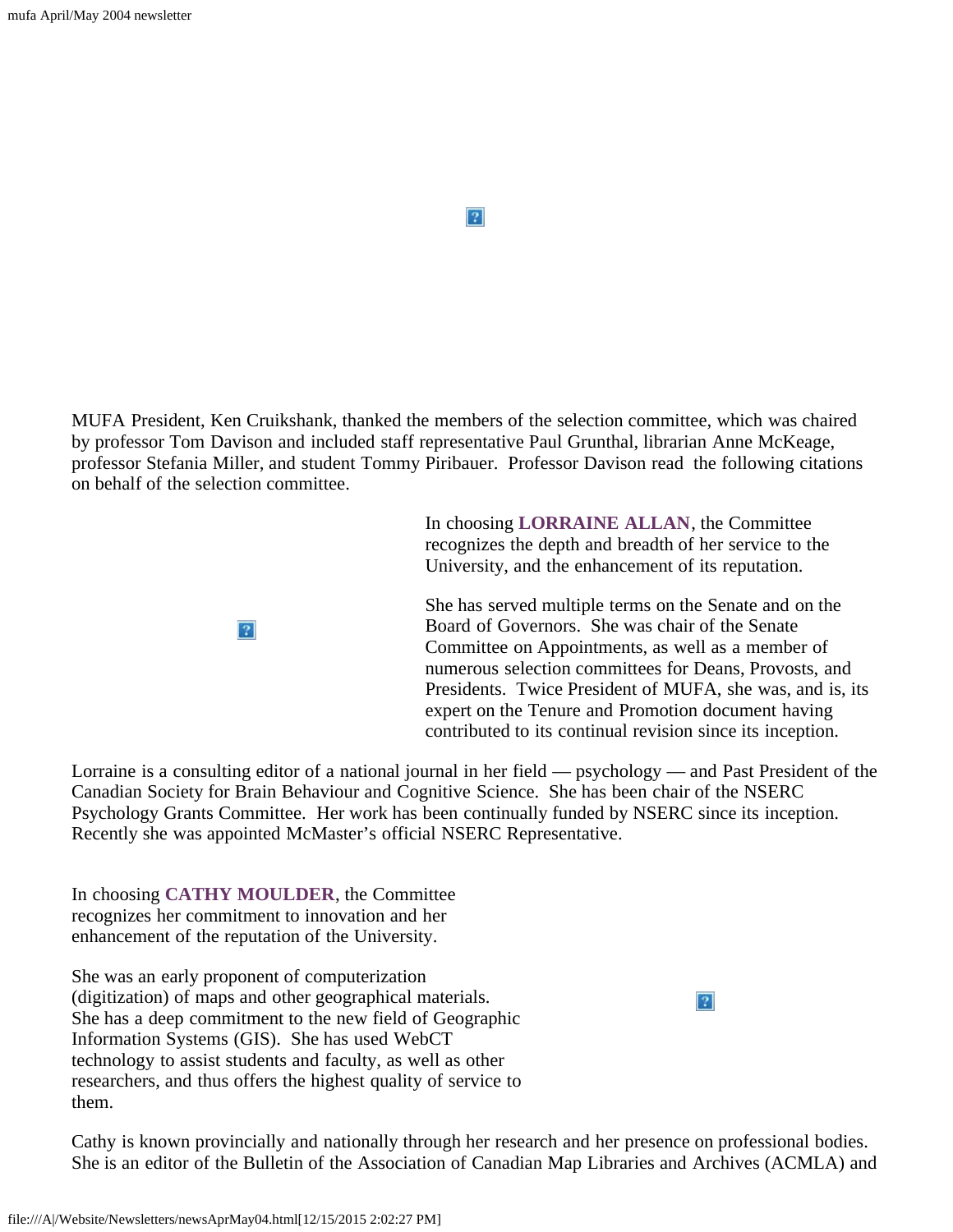in May 2000 she was the recipient of ACMLA's Honour Award for outstanding contributions to the profession of map librarianship.

> In choosing **LES ROBB**, the Committee recognizes the depth and breadth of his commitment to the University, and the provision of outstanding service to the entire University community, past and present.

He has served on both Senate and the Board of Governors, chairing the Task Force on Space Allocation at its inception. He was on the Board/Senate Committee on Academic Planning (BSCAP) and is currently chair of the University Budget Committee. He was a member of the original joint committee to create a Career Progress/Merit (CP/M) plan. He has been President of MUFA and

currently serves on a MUFA committee to review contractually limited appointments.

 $|2|$ 

Having chaired MUFA's Pension Committee a number of times, Les was the natural choice as MUFA's representative on the Working Group to Consider Retirement Provisions for Salaried Employees. His expertise was acknowledged when he was selected to chair the group representing staff, retirees and faculty, and to oversee the four-year process which resulted in the allocation and distribution of the pension surplus.

# $|2|$ MUFA Volunteers!

<span id="page-5-1"></span>Many thanks to all members who have actively participated on MUFA committees or represented MUFA on University committees or boards. The Association has benefitted from your participation during 2003/04 and looks forward to working with many of you again in 2004/05.

### $|2|$

## **New Members**

**Ben Evans Bhagwati Gupta** **Biology Biology**

<span id="page-5-0"></span>

### **Principles Governing**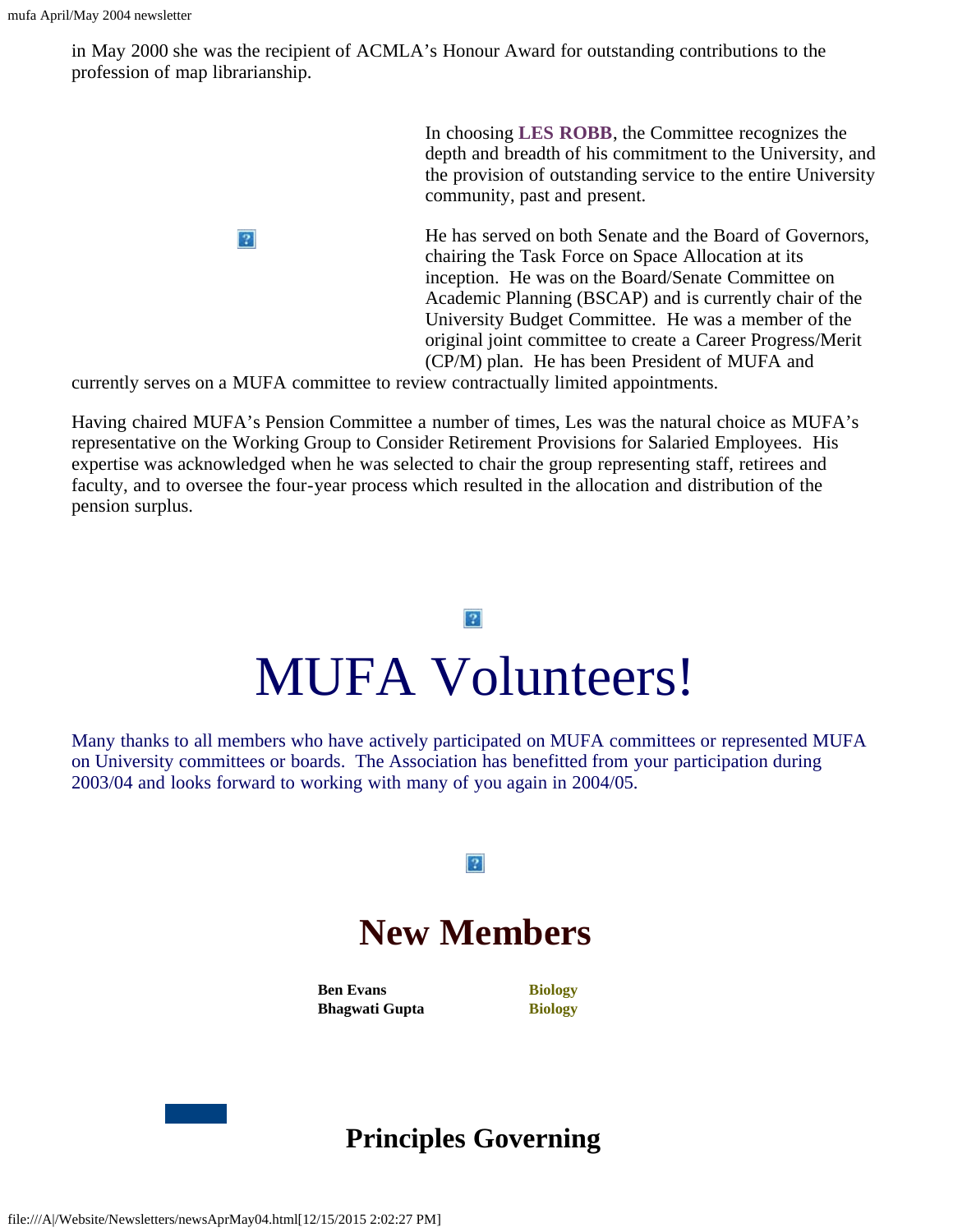### **Contractually Limited Appointments (CLAs) at McMaster University**

*Below is the document regarding contractually limited appointments which was approved by the Joint Committee on April 19, 2004. It has since been sent to Senate with the recommendation that it be approved as a Supplementary Policy Statement (SPS) to the Tenure and Promotion document. The principles are currently in effect, however, as an official Joint Committee document.*

- 1. All individuals appointed as CLAs fall under the McMaster University Revised Policy and Regulations with respect to Academic Appointment, Tenure and Promotion (1998) (the Yellow Document) and shall be MUFA members (except should they choose the opt-out provision).
- 2. Such contracts shall include benefits that have been negotiated by MUFA (including PDA) and, for contracts of more than a year, ATB and CP/M increases. The benefits that are available to tenure stream faculty at the start of employment will be likewise available to CLAs. Benefits that come into effect after the first year of a contract (including ATB and CP/M) will come into effect for CLAs as well after the first year and will also apply to CLAs that are renewed or continued (see below, clause 8).
- 3. CLAs will normally be contracted for a period of at least one year though may be contracted at three-quarters of a normal load as per the Preamble of the Yellow Document. Exceptions to the minimum one-year appointment length would be allowed only in cases such as the following:
	- a. where a contract becomes available after July 1 of the year in question but is for two terms or more, in which case the contract will run until June 30th of the following year;
	- b. where a contract is needed to replace a faculty member taking leave of less than a year's duration;
	- c. to allow for visiting appointments.
- 4. Appointments made at three-quarter time must nevertheless pay a sufficient salary so that threequarters of the salary is at least as large as the minimum salary of the Lecturer rank. To ensure equity within a Faculty, it shall be the obligation of the Faculty Dean to ensure that appointments made at three-quarter time (or other fractions of a full load) shall be at 3/4 of the load of similar full time contractually limited appointments with similar positions in the Faculty.
- 5. CLA contracts shorter than a year will have benefits as if they were appointed on a year's contract, and a pro-rated PDA.
- 6. MUFA will be informed annually in October of all appointments (since the last report) of less than 12 months duration and the reasons for the appointments.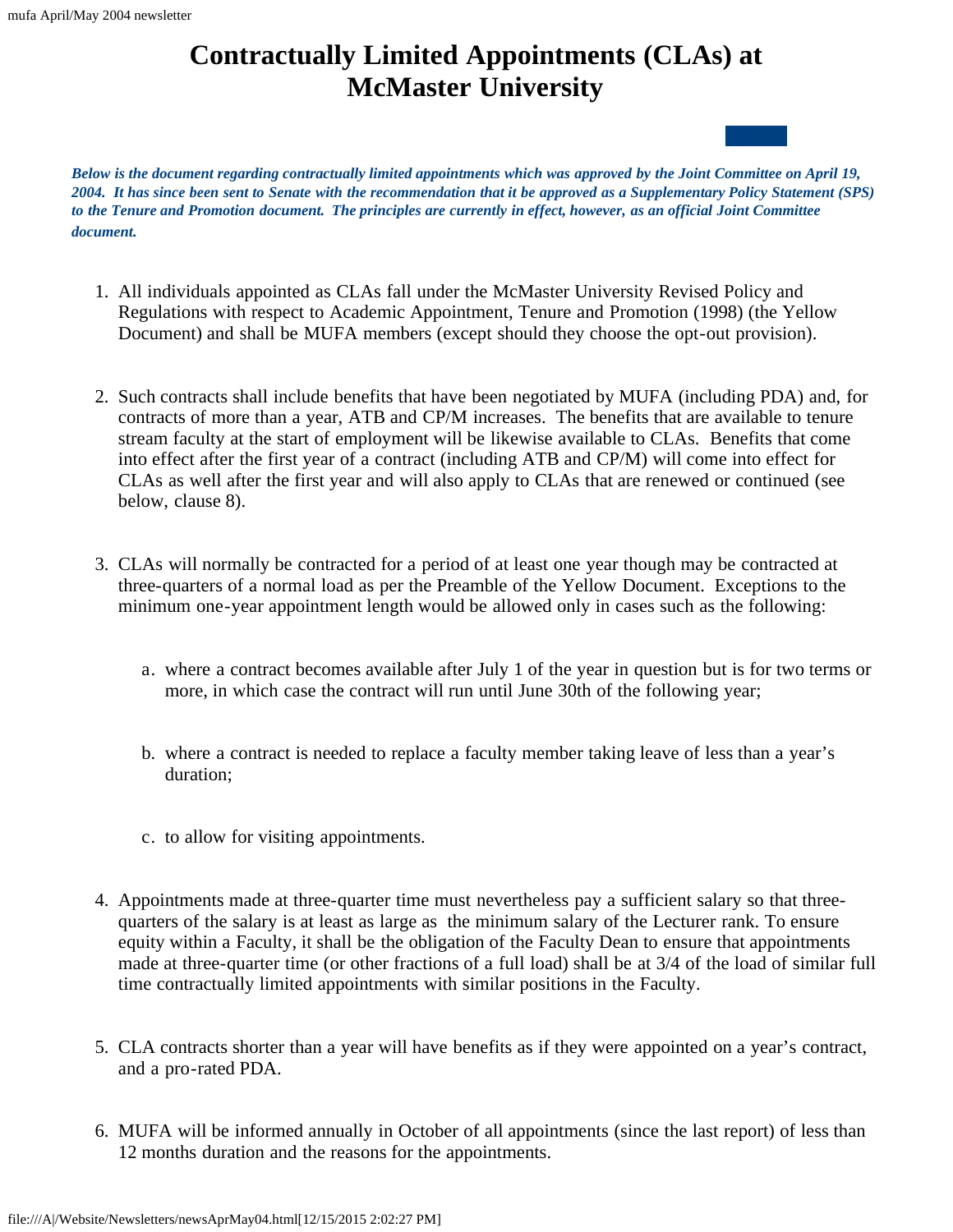- 7. Any renewal or extension of an initial contract must be for 12 months or more.
- 8. Any appointment of an individual to a CLA within 2 years following the end of a contractually limited appointment shall be deemed a continuation of an appointment. The appointment shall be for a year or more in duration (except in the type of circumstances outlined in clause 3 above). In determining the salary for the new contract, the ATB and CP/M increases that were available at the end of the academic year that was previously served will be incorporated, but additional increases (that are mandated by the negotiated compensation agreement) for the period during the gap need not be incorporated unless an increase is required to meet a salary floor for the appropriate academic rank.
- 9. The letters of appointment for all CLA contracts shall include an indication of the basis upon which merit shall be awarded beyond the first year of the contract (for example, 80% teaching and 20% service). This applies even to contracts of a year or less duration as they may be renewed or continued in the future.
- 10. Normal departmental processes for the review of faculty members shall be used to determine CP/M.
- 11. Decisions regarding renewal of CLAs shall be made as early as possible. If budgetary approval has been received before April 1 every attempt shall be made to fill the position by April 30.

## <span id="page-7-0"></span>**Will you be RETIRINGthis Year?**

**ELECTRONIC MAIL ACCOUNTS:** It is agreed that provision of e-mail computer accounts for retired faculty members is to be treated similarly to the provision of mail boxes or library cards. All retired faculty should have access to an e-mail account on the same terms as active faculty. Like the mail box or library card, the e-mail account is to be used for University or academic business. The account may be accessed from University computers or by modem. In the latter case, if the retired faculty member wishes a fee modem account, this is also available and can be arranged (for example, through the purchase of vouchers at the Bookstore or by provision of a research account number).

 $|2|$ 

Given past experience with illegitimate use of computer accounts by "hackers", it is recognized that for management purposes it might be necessary to require retired faculty to renew the e-mail computer account from time to time, or for CIS to remove accounts that are inactive over a long period of time.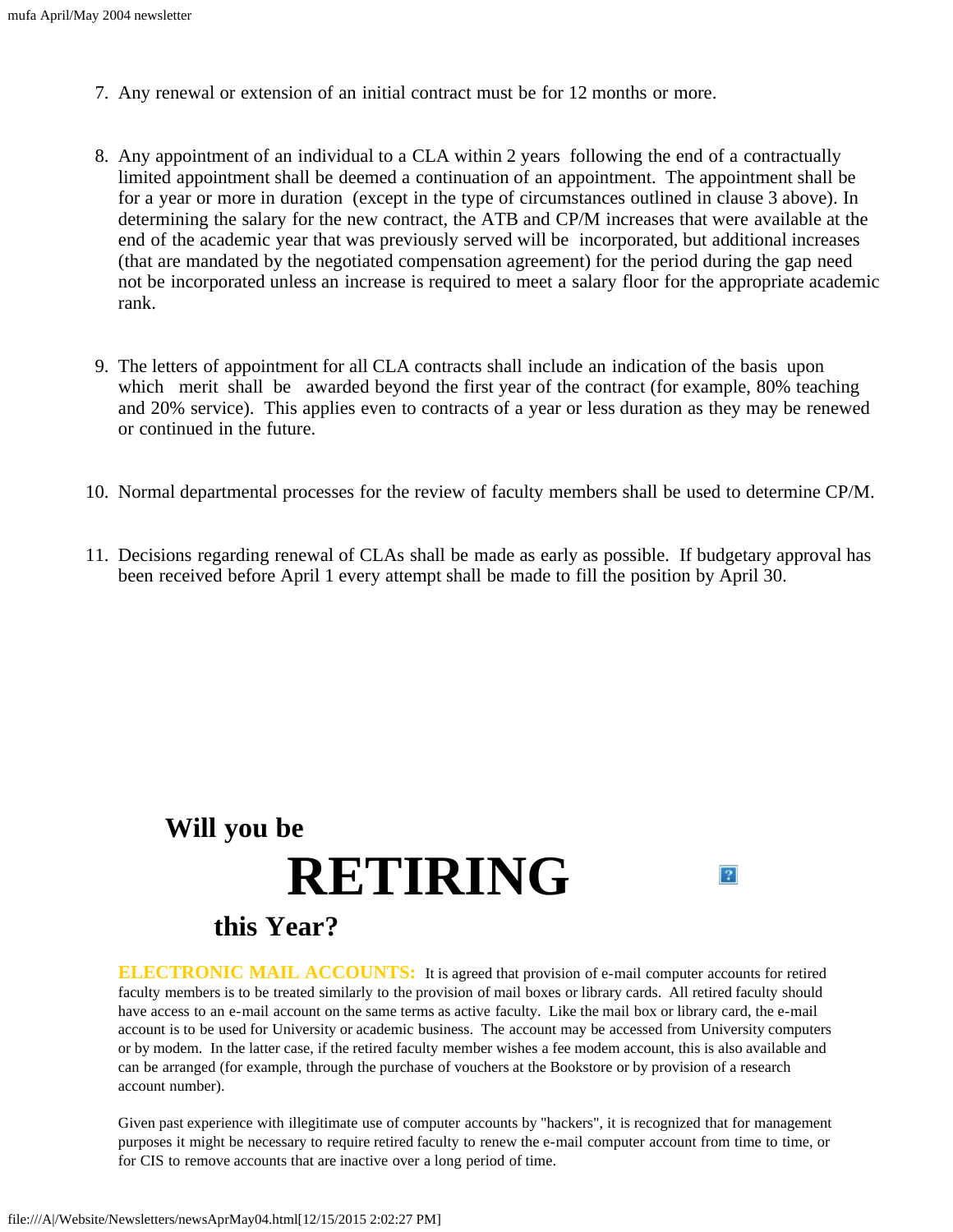This policy shall be reviewed no later than five years after its implementation.

*Re-endorsed by Joint Committee May 29, 2001*

**TERMINATION OPTION:** During the fall of 1996, the Joint Committee recommended and the President agreed that those faculty who at the time of retirement elect the Pension Plan's Termination Option, should continue to qualify for the normal retirement benefits.

**MAJOR MEDICAL & DENTAL BENEFITS:** Continuation of benefits which were in effect prior to retirement (some exceptions apply), for retiree, spouse and eligible children. **Out-of-Province/Out-of-Country-Coverage is reduced to \$10,000/lifetime. It is recommended that you obtain extra travel insurance every time you travel out of Ontario or Canada**. You will be receiving a booklet from Human Resources which explains the benefits which are supplied by Sun Life. The booklet is also available on the web (from the McMaster Home Page (**[www.mcmaster.ca/](http://www.mcmaster.ca/home.cfm)**[\)](http://www.mcmaster.ca/home.cfm): click on Working at McMaster; then click on Job Matters; click on Retirement Support Services; click on McMaster Retirees; click on Retiree Benefit Plans and *voilà*).

**LIFE INSURANCE:** At normal retirement age (65 years) you will be provided with a paid up policy of \$5,000. If you wish to convert your insurance to a private insurance plan, you must apply within one month of your retirement date. Please contact Human Resources for more information.

If you take early retirement, you are able to keep your current coverage (Grandfathered Plan) or the basic plan of 175% of salary (maximum salary \$100,000) by paying the full premium which is based on age factors, gender and smoking vs non-smoking. At age 65, however, the policy will be reduced to the Paid Up policy of \$5,000.

#### **PARKING:**

1. Faculty and Staff who have retired but have a post-retirement appointment for which they receive remuneration from the University shall pay for parking (effective July 1, 1992).

2. Faculty and staff who have retired on or before June 30, 1992 shall continue to receive free parking; in the case of those who are under 65 the free parking shall be provided on West Campus. Any who have already reached 65 and are parking on West Campus should receive a Central Campus sticker immediately.

3. Faculty and staff who retire after June 30, 1992 may obtain a permit which allows (i) free parking on West Campus at all times and (ii) free parking on Central Campus for the period May to August and after 12:30 p.m. on days when classes are held between September and April; alternatively such individuals may purchase, at the Central Campus rate for eight months, a permit for Central Campus.

> *Approved by Joint Committee December 3, 1991*

### **Notice: to Retirees with Restricted Retiree Parking Permits**

#### **(1) HOURLY PARKING**

We are pleased to inform you that the automation of the kiosks has given us an opportunity to set up 1, 2 and 3 hour blocks of parking for retirees holding restricted retiree permits that become valid at 12:30 p.m. Retirees who wish to park on central campus prior to 12:30 p.m. may purchase parking for the duration of time prior to 12:30 p.m. only. The above issued permits must be displayed with a restricted retiree permit, which takes effect at 12:30 pm.

#### **(2) CENTRAL CAMPUS PARKING**

Eight month central campus parking permits are available for purchase at the Parking Office at the regular permit fee.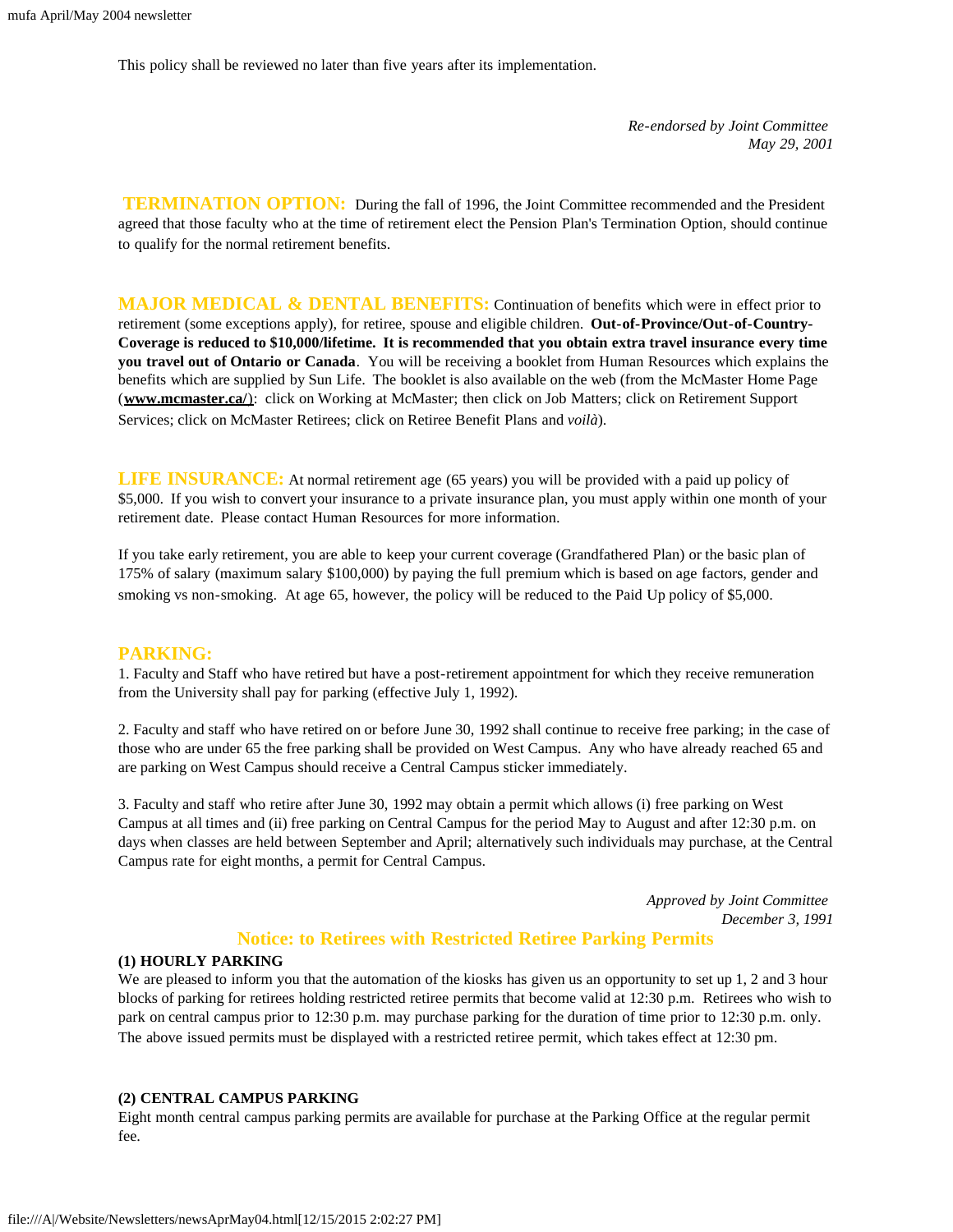Retiree permits are for the sole use of the retiree and are not transferrable to family members.

Please contact the Parking & Transit Services office, CUC 102, at 24921 or e-mail: **[parking@mcmaster.ca](mailto:parking@mcmaster.ca)**. For up-to-date information and rates, visit their web site at **[parking.mcmaster.ca](http://parking.mcmaster.ca/)**[.](http://parking.mcmaster.ca/)

**RECREATIONAL FACILITIES:** Anyone who retired prior to 1999 will continue to receive free membership at the Ivor Wynne Centre. Those who retired in 1999 may apply for membership at one-half price. All retirees after 1999 are eligible for membership in the Ivor Wynne Centre at a rate that will be prescribed annually and approved by the Board of Governors.

> *Approved by Joint Committee June 21, 1999*

**CAUT SERVICES:** Individuals who were eligible for membership in CAUT through MUFA before retirement, are eligible for membership as CAUT retirees. Individual retired members may join CAUT as Retired Associate Members for an annual fee of \$25. For this fee they receive a subscription to the CAUT Bulletin, and may join a number of group plans offered for Life Insurance, Personal Accident Insurance, Family Life Insurance, Professional Property Insurance, Group Home Insurance, Travel Insurance, and other financial services. Retired members can also hold office and serve on CAUT committees. For more information, contact the MUFA Office (**[mufa@mcmaster.ca](mailto:mufa@mcmaster.ca)**; Ext. 24682)

**RETIRE WEB:**RetireWeb is a WWW site packed with financial planning information for Canadians of all ages to help them with all stages of retirement: saving for retirement, options at retirement and post retirement. You can reach it through the MUFA web page (**[www.mcmaster.ca/mufa](http://www.mcmaster.ca/mufa)**) — just go to "LINKS" and click on "Retirees" or go directly to **[www.retireweb.com/index.html](http://www.retireweb.com/index.html)**.

### $\vert$  ? **Letter to the Editor**

<span id="page-9-0"></span>The Society for Academic Freedom & Scholarship (SAFS) held its annual general meeting (AGM) at the University of Western Ontario on Saturday 8 May. Why, one may well ask, should MUFA members care? I shall try to explain.

SAFS has exactly two goals (see **[www.safs.ca](http://www.safs.ca/)**):

(1) maintaining freedom in teaching, research, and scholarship;

(2) maintaining standards of excellence in decisions about students and faculty.

In 1994 the Ontario NDP government threatened to impose a politically-correct speech code on Ontario colleges and universities. No college or university, no organization of any kind, complained about this threat to free speech — except SAFS, 90 faculty members at Trent University who signed a statement "On Free Inquiry & Expression", and MUFA, who endorsed the Trent statement. As a result, I joined both MUFA and SAFS. When I learned of SAFS's two goals, I began to understand that they expressed principles deeply shared by MUFA, as presumably they would be by any faculty association.

The SAFS AGM featured a lecture of great interest by Professor Jamie Cameron of Osgoode Hall Law School on "Equality, Affirmative Action, & Faculty Hiring". Notwithstanding its title, Professor Cameron's talk was really about NSERC's University Faculty Awards (UFA) programme, that is restricted to faculty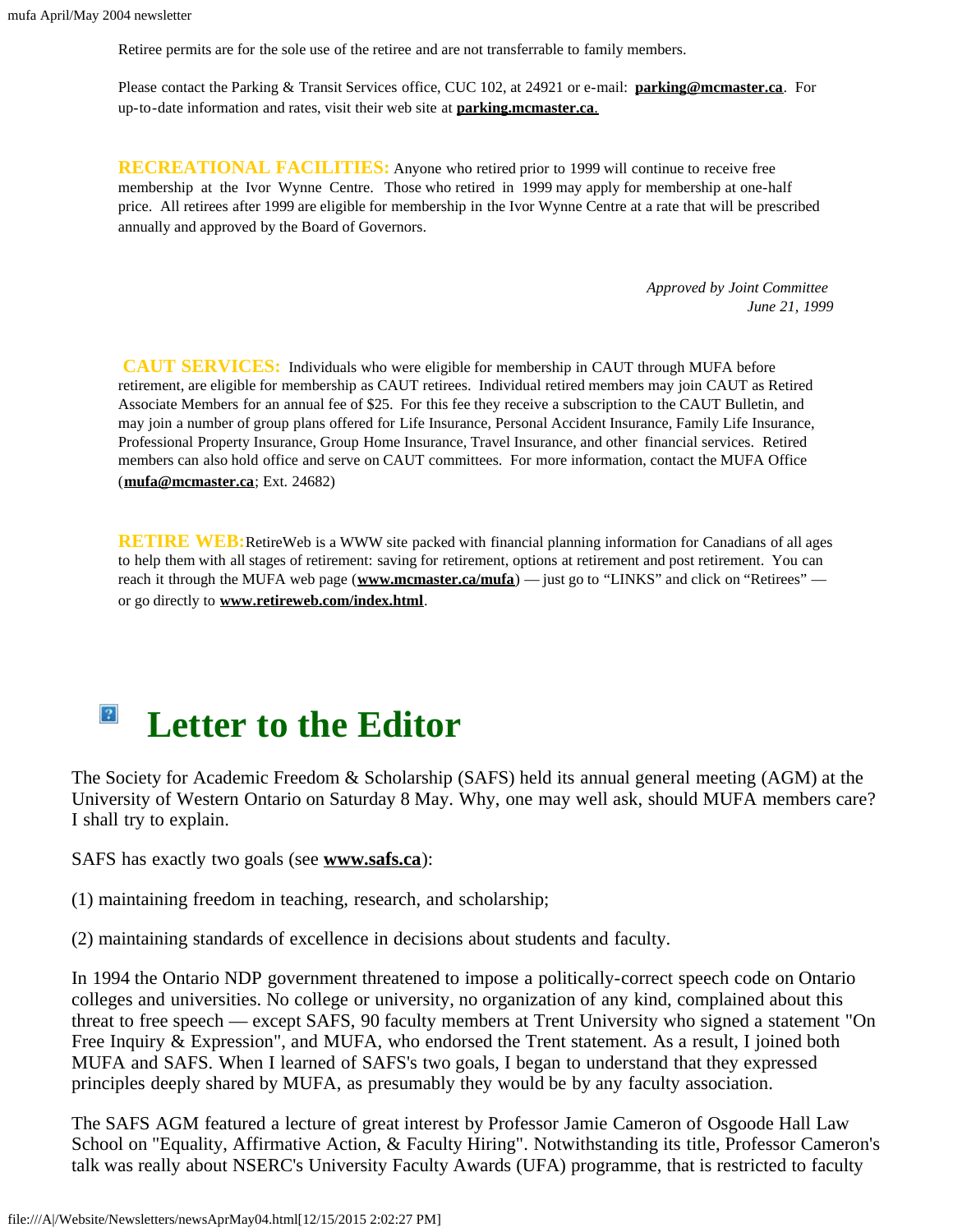members who are either female or native persons. Since NSERC is legally constrained by the Charter of Rights & Freedoms (as participating universities probably are also), and since the Charter prohibits discrimination based on gender or ethnic origin, the UFA programme would therefore seem to be in "blatant" (Professor Cameron's word) violation of the Charter.

Alas, it is not so simple. The Canadian Supreme Court has, according to Professor Cameron, introduced the idea that to be considered discriminatory, a rule must lead a "reasonable person" to take the view that the discriminatory action would violate the "human dignity" of the person supposedly discriminated against. What "human dignity" has to do with it, or how such a thing might be determined or measured by that supposedly "reasonable" person are questions that the Supreme Court apparently does not address. Also unaddressed is the question of how discrimination against women could violate "female dignity" while the same discrimination against men would leave "male dignity" intact.

Professor Cameron's careful and scholarly exposition clarified many of the legal issues raised by the UFA progamme; although she clearly disagreed profoundly with the Supreme Court's obfuscation (my word, not hers) of the discrimination question, her presentation was dispassionate and precise.

Given its history as a defender of faculty rights and freedoms, it could be supposed that MUFA might also have connections to discussion of the UFA programme. In fact, in August 2000, Professor Lorraine Allan, twice President of MUFA (1994/95 & 2002/3), in her capacity as President of the Canadian Society for Brain, Behaviour & Cognition Science, wrote Dr. Thomas Brzustowski, President of NSERC, objecting to the UFA programme. She said, in part:

"We believe that NSERC's guiding principle should be the support of research excellence, based on objective evaluation."

Professor Allan's letter and NSERC's response can be found on the SAFS website: I find it hard to believe that a "reasonable person" could find Dr. Brzustowski's reply to be convincing.

Like MUFA, SAFS has in the past defended the rights of individual faculty members as well as dealing with more general issues such as UFA. Those who wish to consider membership in SAFS as well as MUFA (SAFS membership, being optional, is much much cheaper) should access the SAFS website. Those interested in the affirmative action issue might consult Thomas Sowell, "Affirmative Action Around the World: An Empirical Study", Yale University Press (2004).

> *William F. Smyth Professor Emeritus, Computing & Software*

### $|2|$

 $\vert$  3.

<span id="page-10-0"></span>**For Rent Fully Furnished Luxury One-Bedroom Condo** in prestigious downtown Hamilton heritage building, complete with 5 appliances, Jacuzzi tub, central air, private parking, and locker. Building amenities include video monitored secured entrances, exercise facility, lap pool/hot tub combination, entertainment room access, tuck shop. Centrally located close to shopping malls, banking facilities and all 4 hospitals. Suits professionals on short/medium term contracts. 10-minute drive to McMaster. \$1200 per month or per diem rate for daily/weekly rental; includes hydro, but not cable or telephone. First and last month's rent required. Short-term leases available. For viewing, call 905-527- 4599 and leave message, or e-mail **[jpgpptymgmt@hotmail.com](mailto:jpgpptymgmt@hotmail.com)**